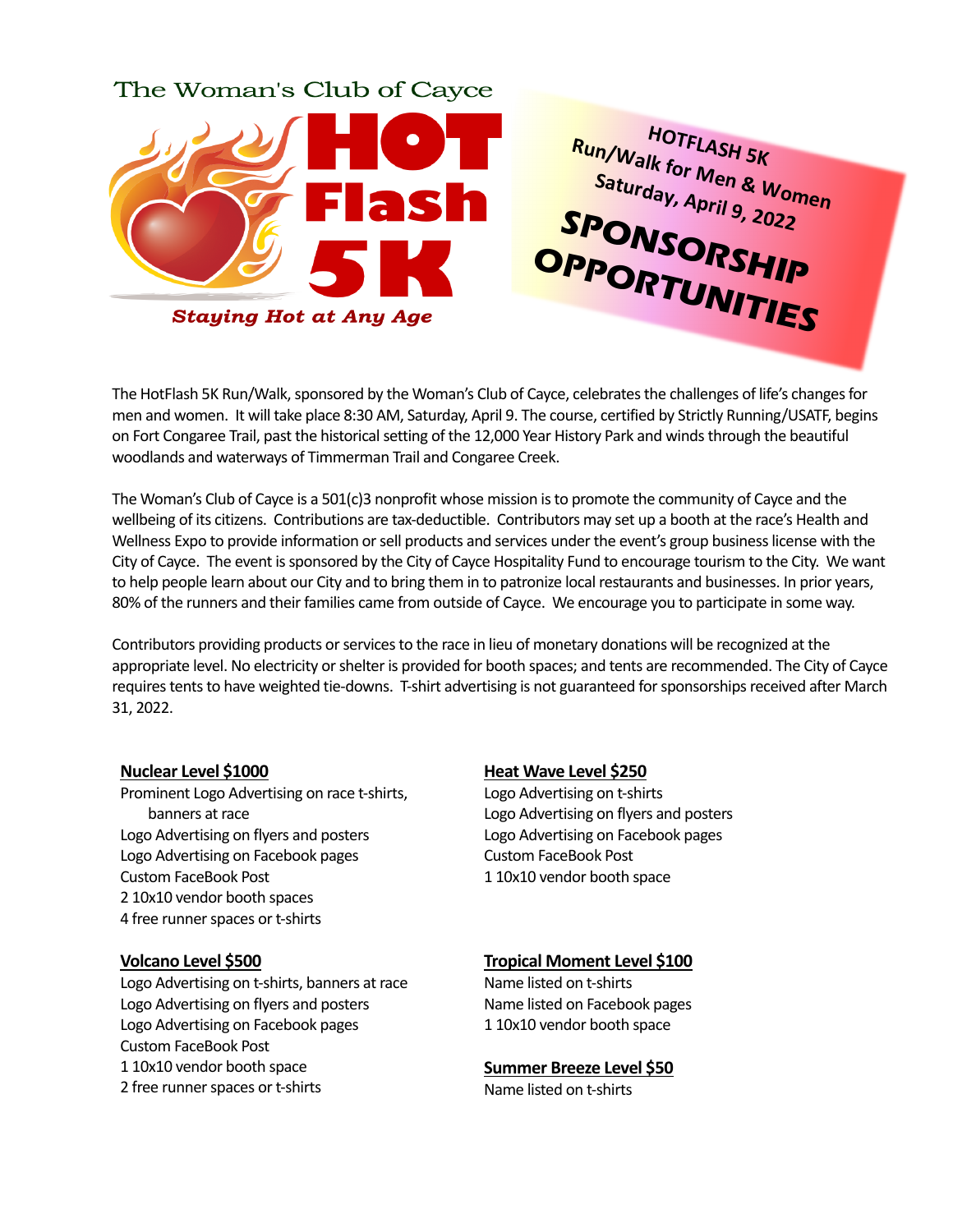For more information, contact a member of the Race Steering Committee:

**KAY HUTCHINSON Race Director** khutchinson@caycesc.gov 803-546-2121

**SUE SEXTON Course Coordinator** bsjnsexton@bellsouth.net 803-873-3053

# **PAMME EADES Social Media Coordinator** pamme@att.net 803-730-5487

**For more information:** 

The Woman's Club of Cayce Website: www.womansclubofcayce.org

The Woman's Club of Cayce Facebook: https://www.facebook.com/TheWomansClubOfCayce/

HotFlash 5K Facebook: https://www.facebook.com/HotFlash5k

Use #HOTFlash5K in your social media posts

The Woman's Club of Cayce is a 501(c)(3) entity; Federal Tax ID# 57-6034030.

Address: The Woman's Club of Cayce P.O. Box 4273 Cayce, SC 29171